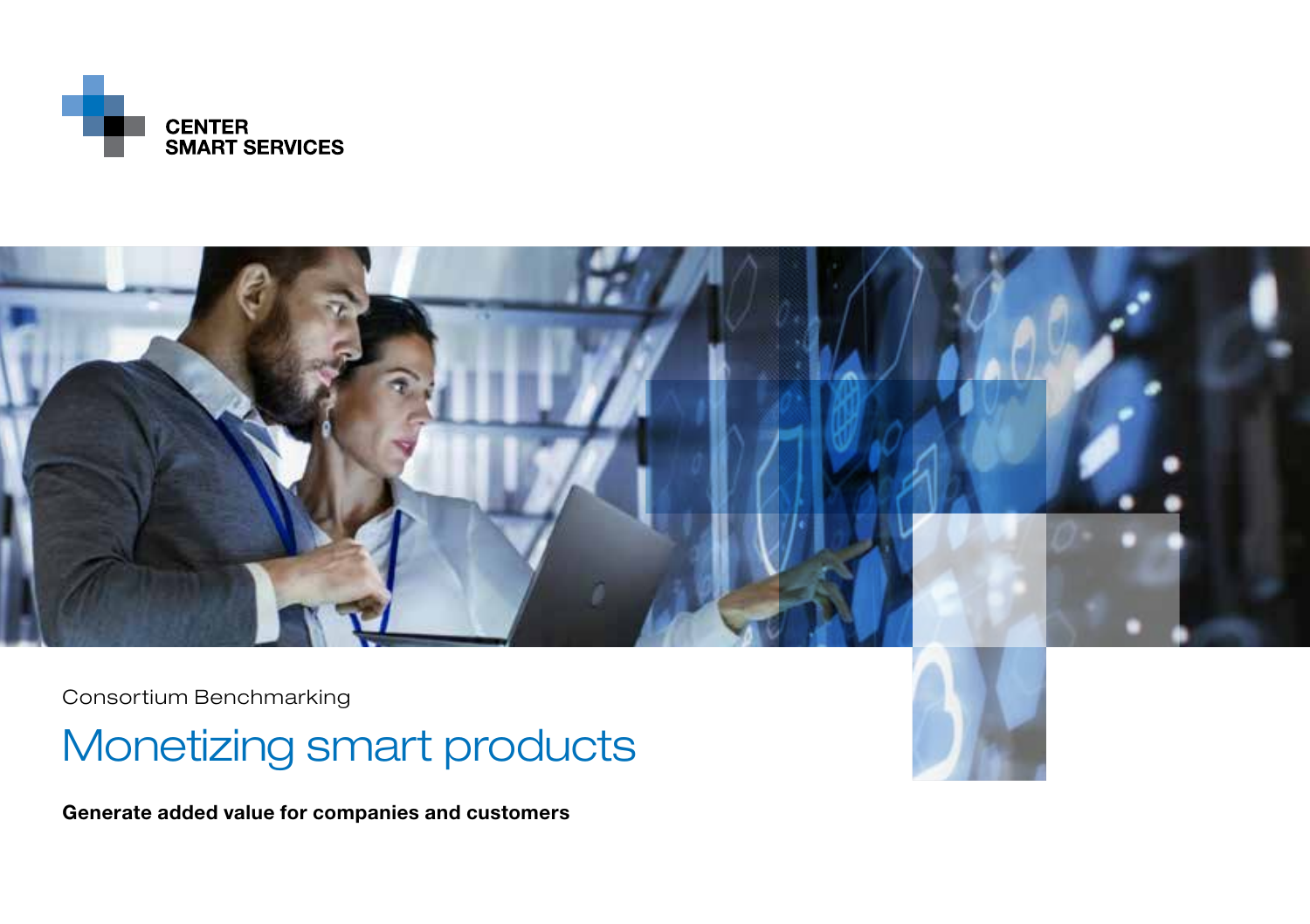# Expert network







#### Center Smart Services

- Founded: 2015
- Objective: Supporting the manufacturing industry in the
	- development and establishment of digital business models
- Execution of synergetic, consortial contract research

### FIR e. V. at the RWTH Aachen

- Founded: 1953
- 130 employees, thereof 45 scientists
- Objective: Building bridges between science and industry
- Approximately 40 publicly funded projects per year
- Approximately 60 projects with industrial customers per year
- Core competencies: Service Management, Information Management, Business Transformation, Production Management

### RWTH Aachen

- Founded: 1870
- 118 study programmes
- 260 research institutes
- $\blacksquare$  4.500 scientists
- $\blacksquare$  482 professors
- $\blacksquare$  37,900 students
- about 9,000 mechanical engineering students
- $\blacksquare$  1<sup>st</sup> place in the categories Mechanical Engineering, industrial engineering and management, Electrical Engineering, Computer Science and Natural Sciences.\* \*) University Ranking 2013 of WirtschaftsWoche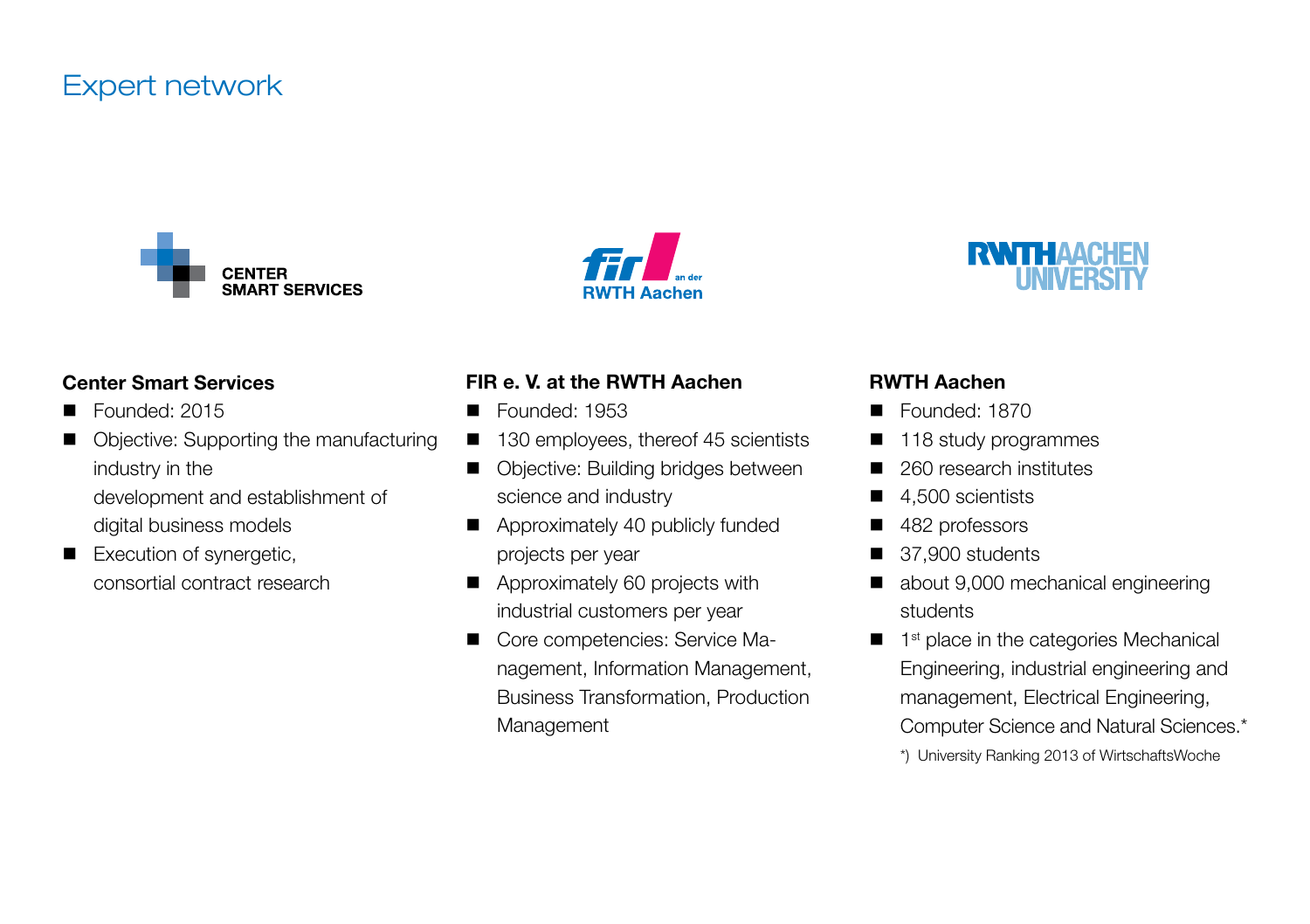# Our definition of economically successful Smart Products

In the context of benchmarking, we want to address the challenges identified on the basis of specific questions.



### Service offering **Pricial Contract of the Contract of Contract Contract Only and Pricing Pricing**

- $\blacksquare$  How should a **portfolio** of smart products, services based on them, and classic industrial services be designed?
- What technical requirements must smart products fulfill?

**Monetizing** smart products



- $\blacksquare$  Which **pricing strategy** should be chosen for smart products?
- How can an **anticipated benefit** of a smart product be priced for customers?

## Communication Sales

- $\blacksquare$  How is it possible to **convince** customers of the offer?
- What **arguments** help to counter common misgivings?
- How can **barriers to entry** be reduced?

- Which channels should be used to organize the sale of smart products?
- $\blacksquare$  How can smart products be made as easy to buy as possible?
- $\blacksquare$  How does the distribution of smart products scale?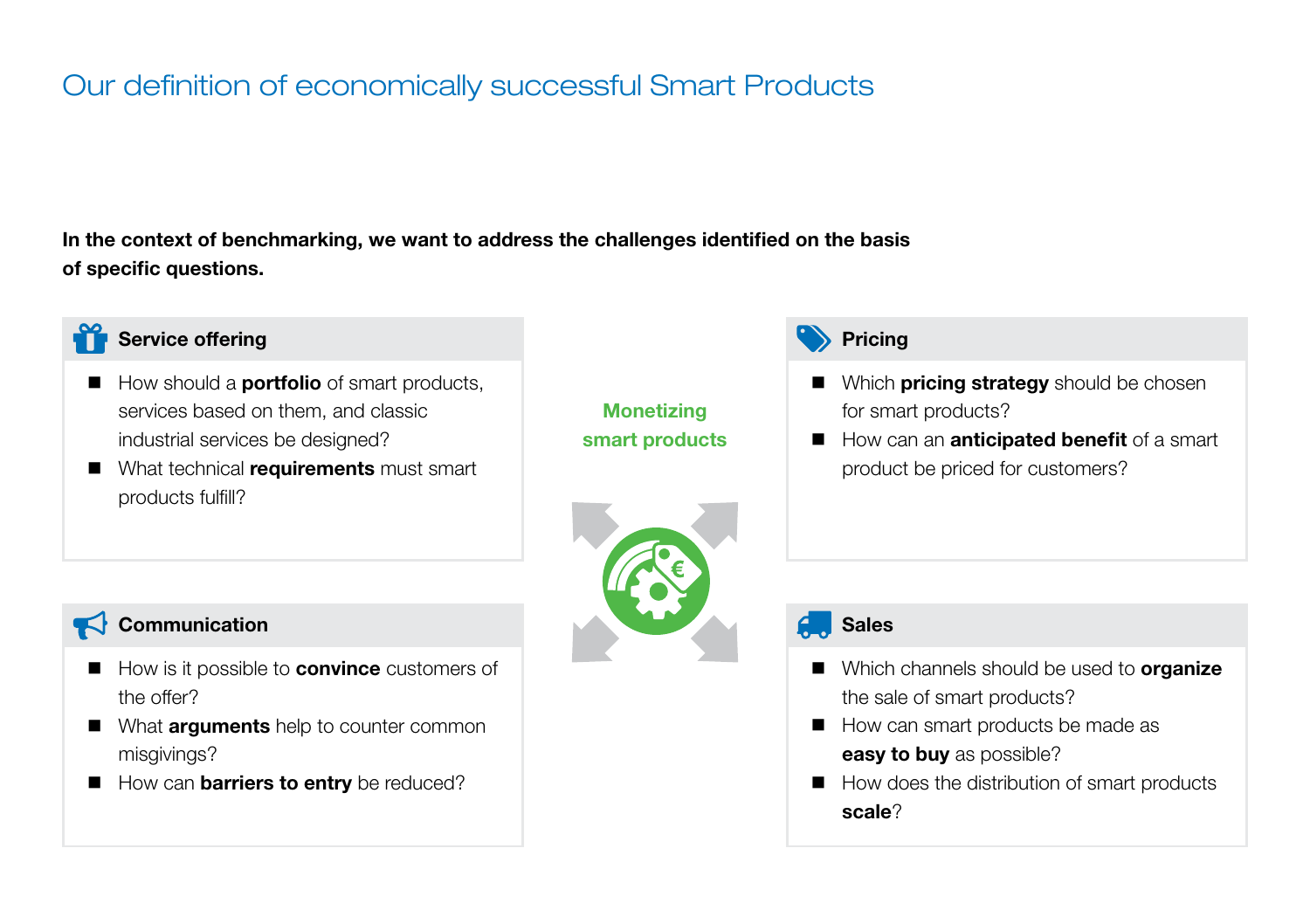# **Challenges**



"Smart products form the basis for truly sustainable business. In the future, new machines will not be bought all the time, but will instead be continuously updated and upgraded. Companies must be able to monetize the benefits they offer accordingly."

#### Manufacturer:

- Companies want to add value-added services to their products in order to differentiate themselves from their competitors through smart products.
- $\blacksquare$  This requires, for example, networking the products and creating a common platform for implementing the value-added services.
- $\blacksquare$  In addition, this also requires organizational changes such as the redesign of (sales) processes in order to offer value-added services and establish customer trust in smart products.
- The design and monetization of this ecosystem of smart products and value-added services is a major technical and organizational challenge for companies.

Prof. Dr.-Ing. Günther Schuh Director of FIR e. V. at the RWTH Aachen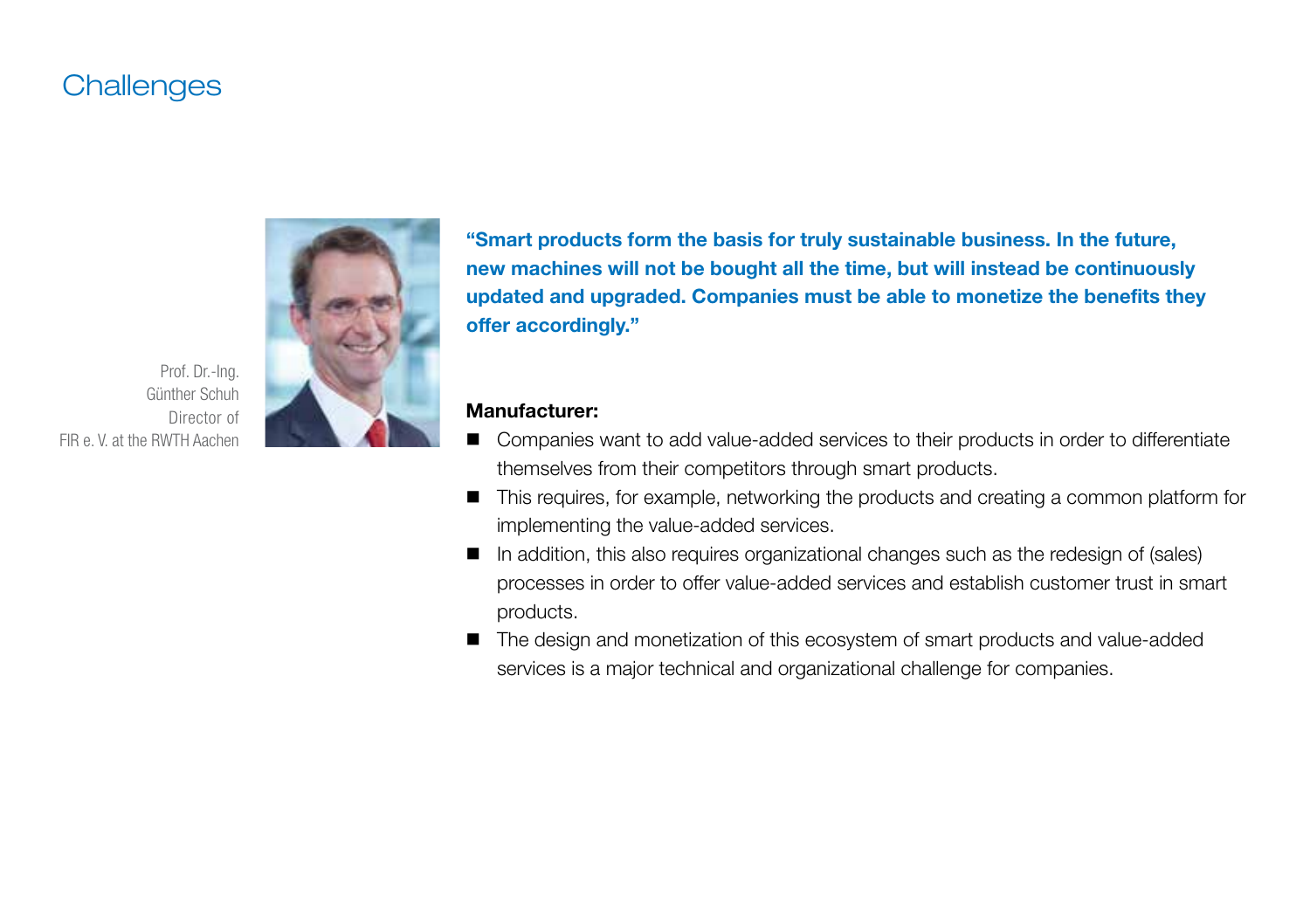"The data-driven and individualized services that connect the physical and digital worlds based on smart products offer companies new revenue streams and long-term customer loyalty."



Prof. Dr.-Ing. Volker Stich Managing Director of the FIR e.V. at the RWTH Aachen

### Customers:

- $\blacksquare$  The actual fulfillment of customer benefits is the central benchmark for the future success of a company.
- The use of smart products can greatly increase customer benefits through individual added values.
- $\blacksquare$  In addition, customers expect smart products to do more than just fulfill basic features. However, value-added services only offer customers real additional benefits as an aggregated overall solution.
- Customers are willing to pay for this additional benefit if it can be clearly communicated.

Customers and suppliers alike benefit from the realization of smart products that consistently focus on customer benefits.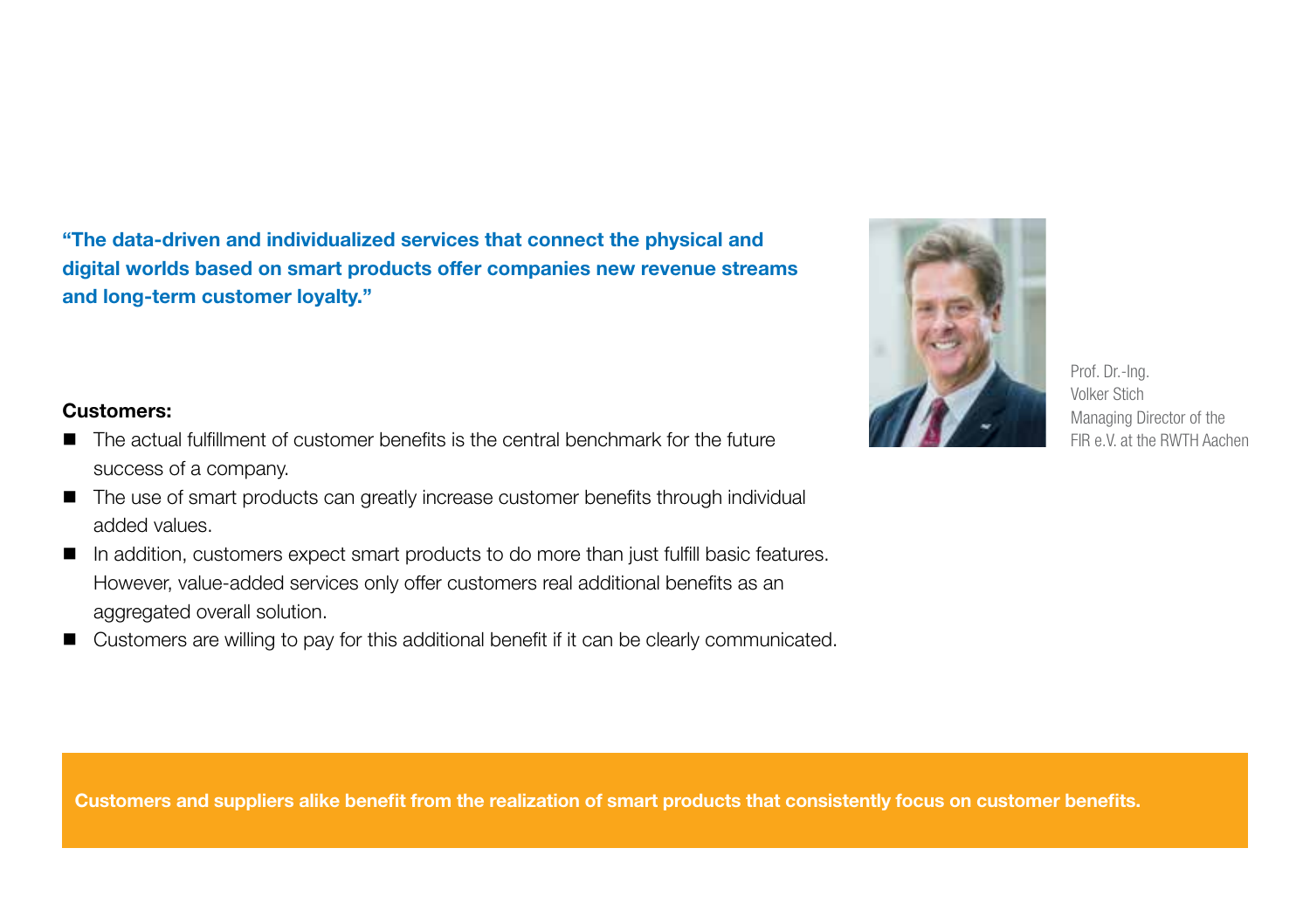# Learn from the best!

### How does a consortium benchmarking process work?

- $\blacksquare$  The consortium benchmarking consists of consortium partners and benchmarking partners.
- $\blacksquare$  The consortium partners determine together with FIR the main topics of the benchmarking.
- $\blacksquare$  The benchmarking is realized by FIR and the benchmarking partners.
- n With the evaluation of the benchmarking results, five successful practice companies from the group of benchmarking partners are identified.
- $\blacksquare$  The successful practice companies will be visited by the consortium partners and the FIR.

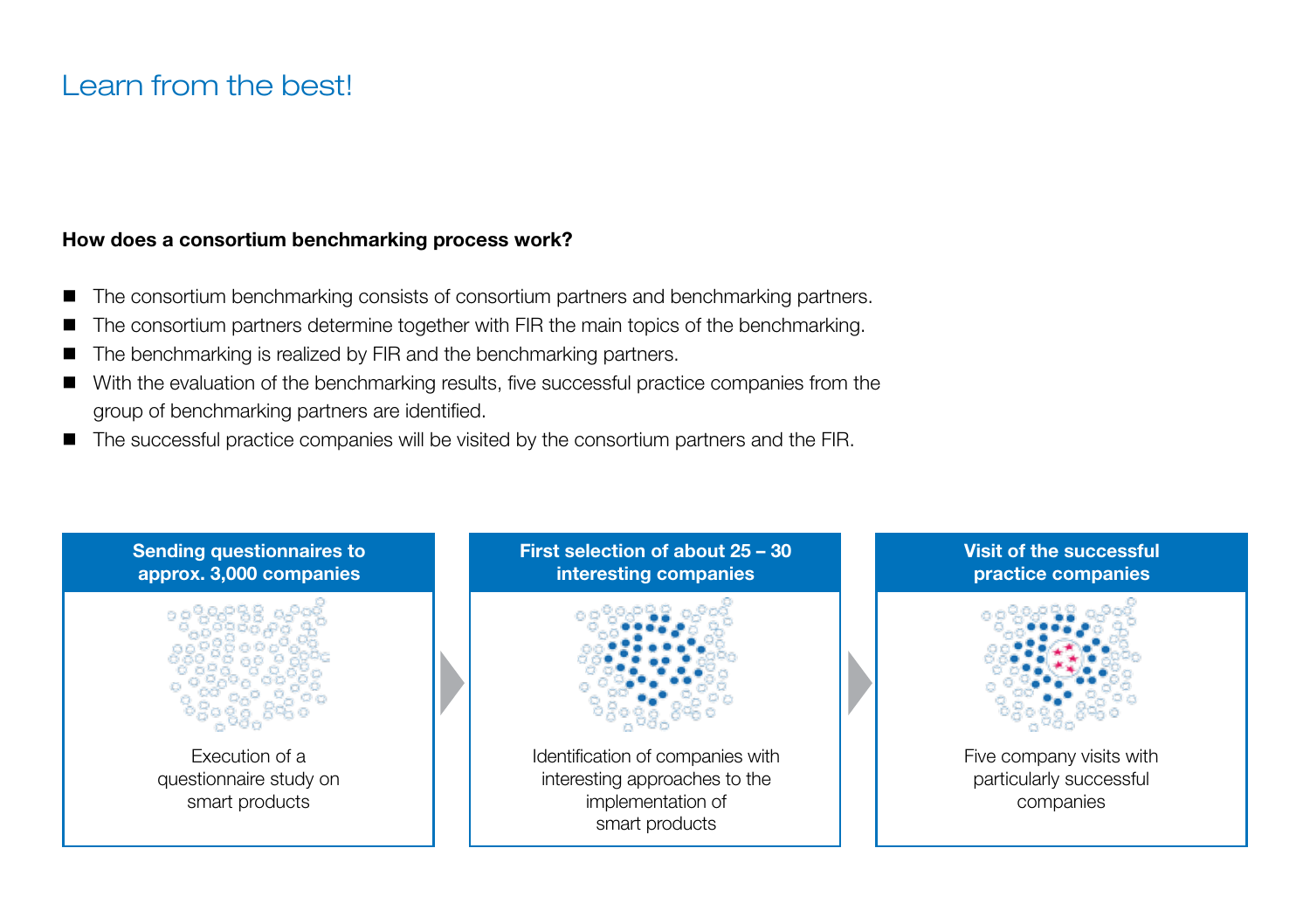# Course of action and timing of consortium benchmarking



### Screening-Phase (FIR, CSS)

- Europe-wide benchmarking study
- Telephone interviews and pre-selection of potential successful practice companies
- Production of about ten anonymised case studies

#### Company Visits

- On-site visits to the five Successful Practice companies.
- Exclusive first-hand insights into the companies' solutions
- Direct exchange with decision-makers from leading industrial companies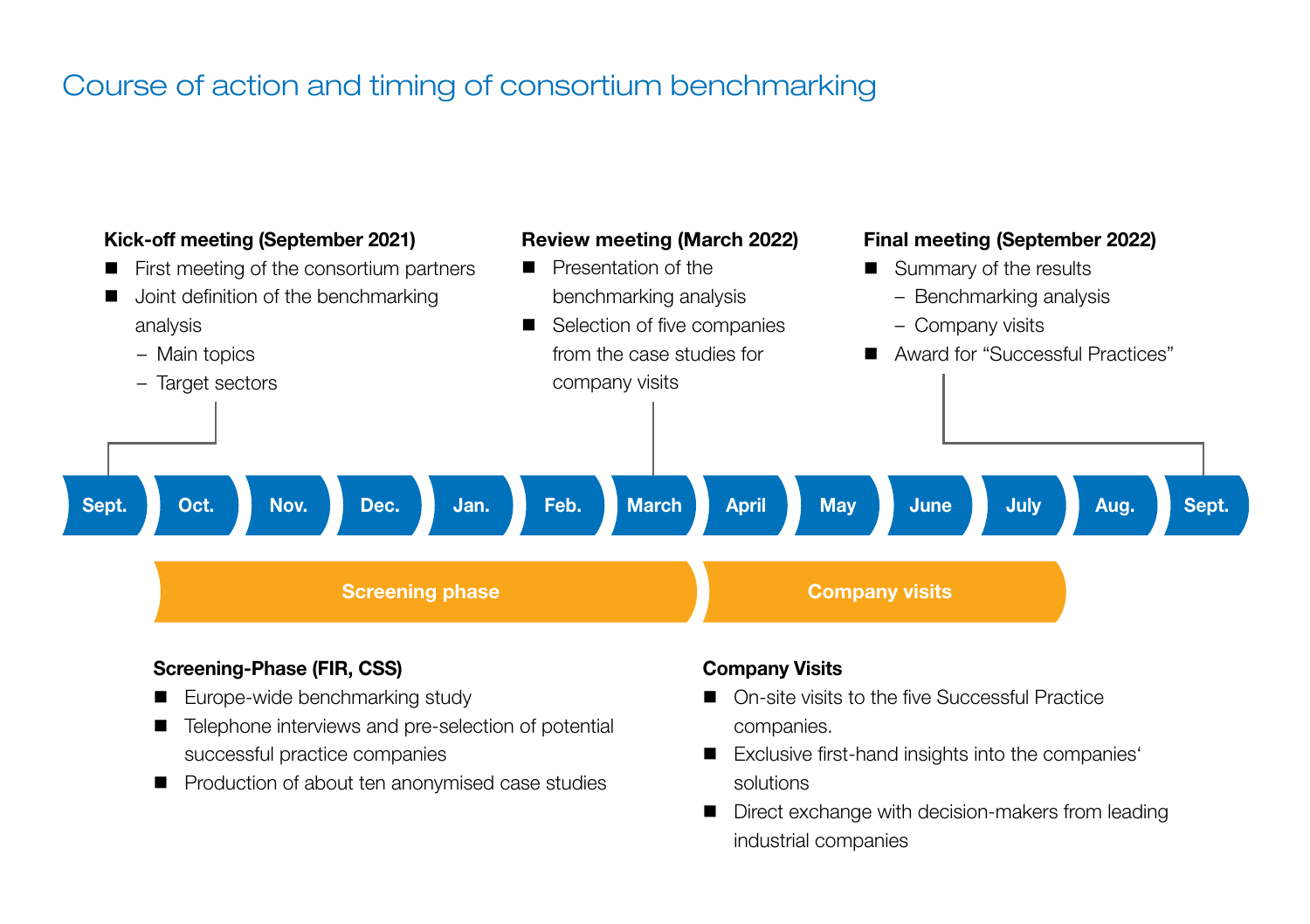# Your benefits and costs

### Your benefit

- Through direct contact with successful practice companies, you will have the opportunity to exchange valuable knowledge and experiences and take along practical suggestions for your company.
- $\blacksquare$  You will have the opportunity for intensive exchange with the other consortium partners.
- You establish valuable contacts with other companies in the consortium, which can also continue beyond the consortium benchmarking.
- You benefit from the competencies of the departments of service and information management and the experience in the execution of benchmarking studies of the FIR.

## Your effort

- The contribution per consortium partner is  $E$ 25,000 (plus VAT).
- For two persons in your company, all expenses (excluding travel expenses) for the project implementation as well as the documentation are included.

"Through the company visits, we enable the consortium partners to gain insights into the working methods of leading companies who have already successfully placed smart products on the market and can thus increase their profits and customer loyalty. This gives our consortium partners the opportunity to derive successful concepts for their own company."

> Prof. Dr.-Ing. Volker Stich Managing Director FIR e. V. at the RWTH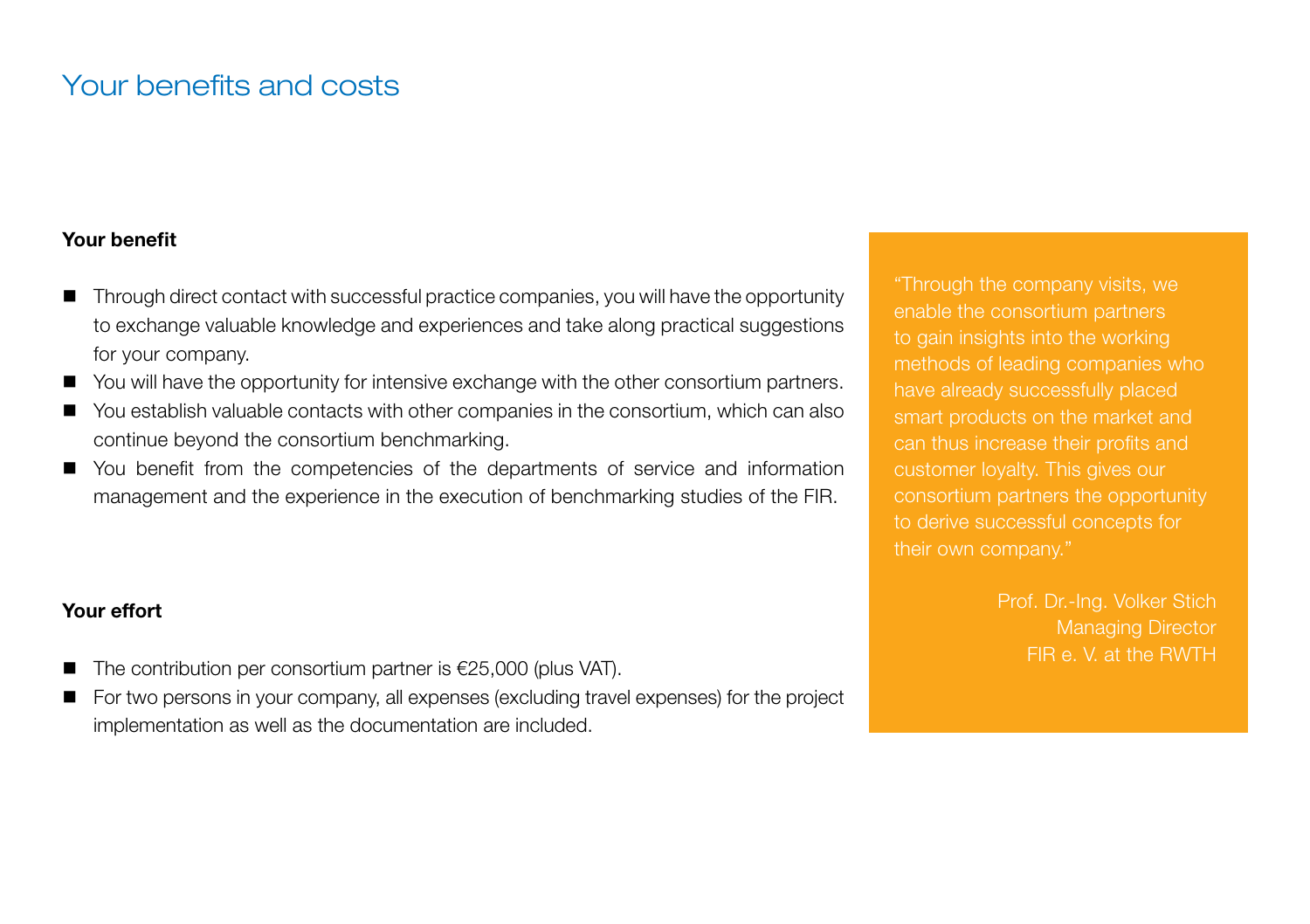# Potential questions

The central questions are developed together with the consortium during the kick-off meeting and are adapted to the needs and individual questions of the companies.

- How is the **service offering** set up of smart products and supplementary datadriven services designed?
- Which technical trends and *innovations* must definitely be taken into account with regard to smart products?
- n What are the best additional services around smart products from the customer's point of view (keyword: maximum customer centricity) and how can these be remunerated?
- How can an **anticipated benefit** of a smart product be priced for customers?
- How can I most effectively **convince** my customers in sales of the increased benefits of smart products?
- How can **barriers** to entry be reduced?
- Which channels should be used to **organize** the sale of smart products?
- $\blacksquare$  How can smart products be made as **easy to buy** as possible?
- How can the sale of smart products be **scaled**?

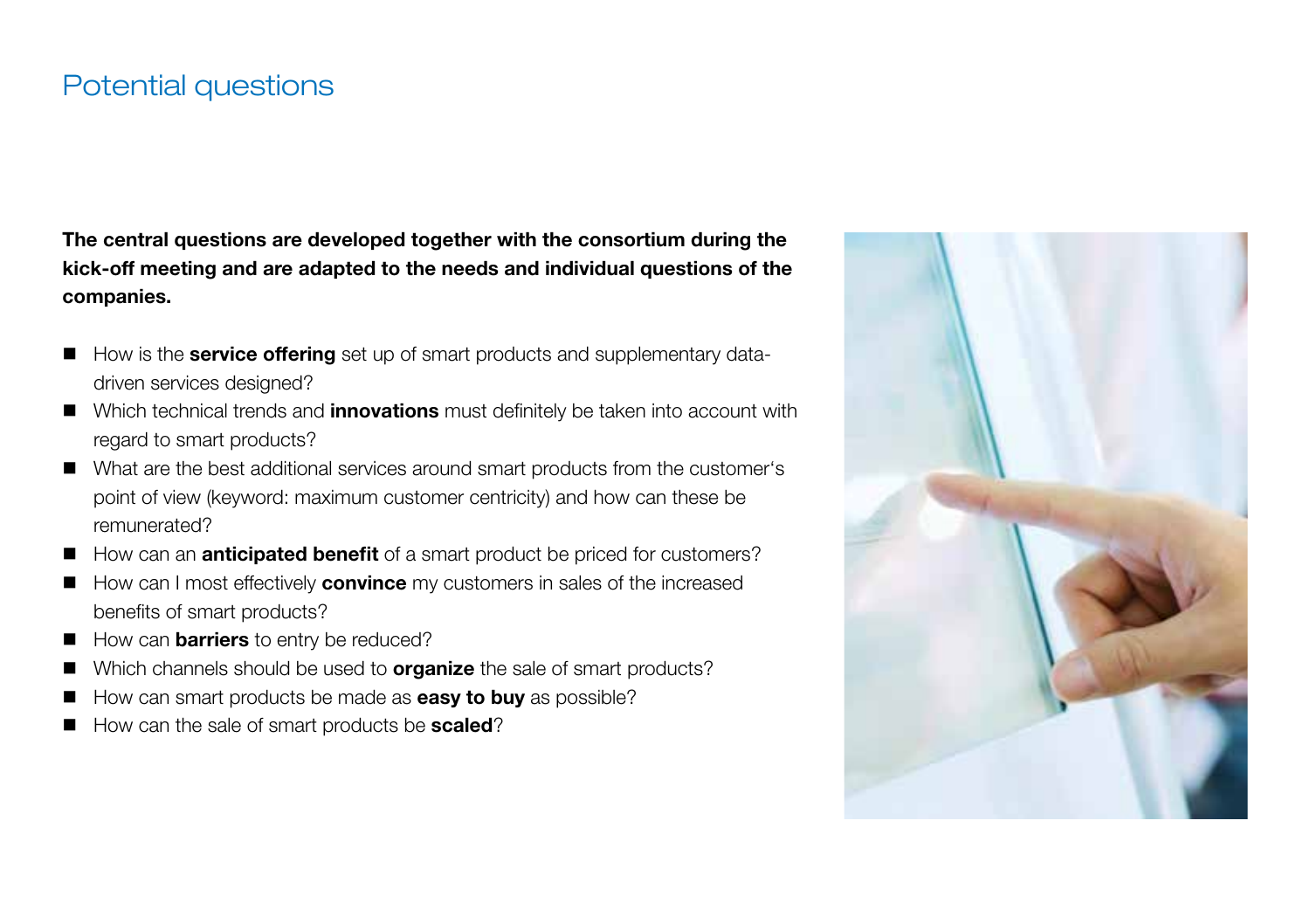Our benchmarking studies offer experts and decision-makers unique insights into the latest trends in services and digital products

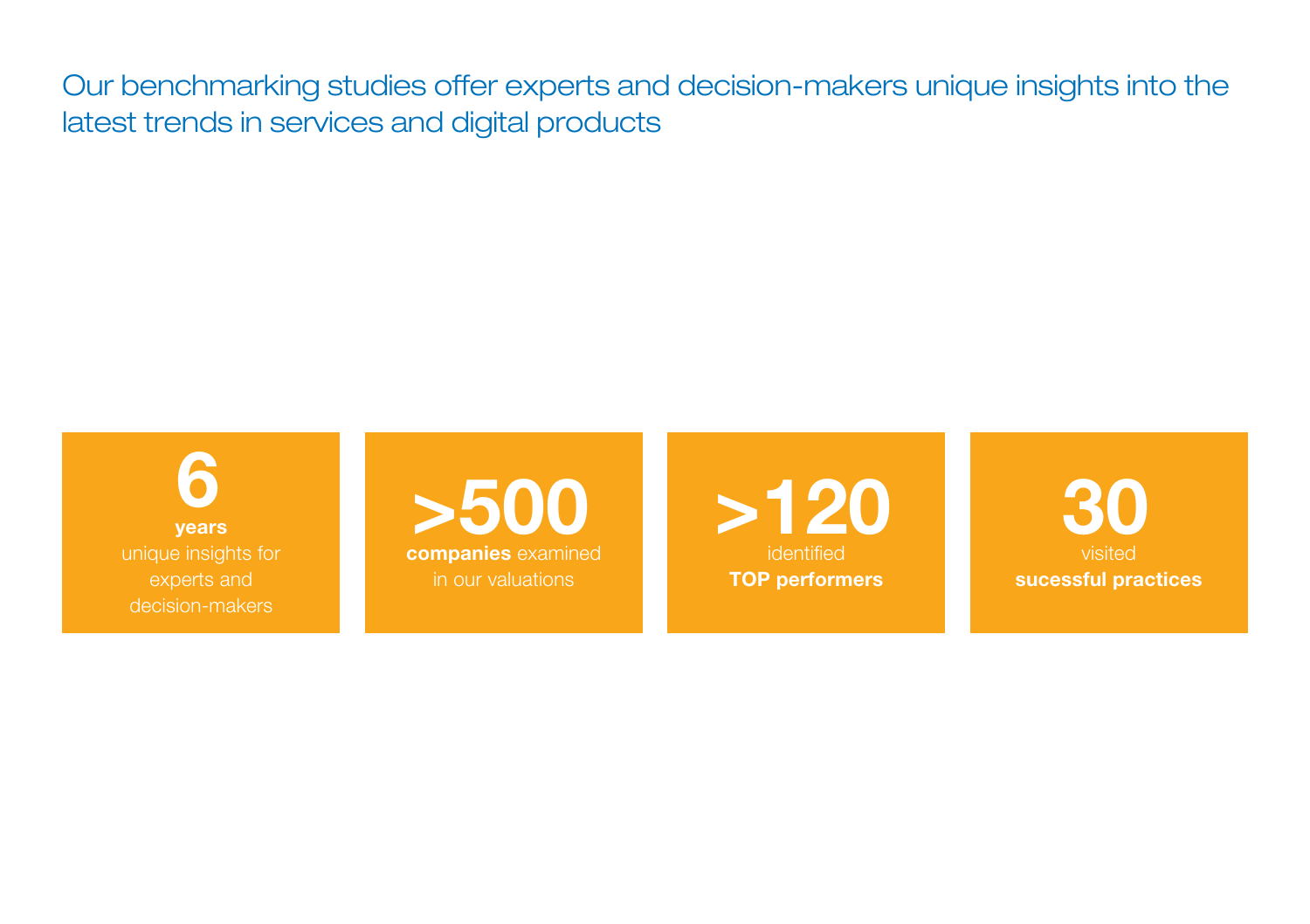# **Contact**



### FIR at the RWTH Aachen

#### Lennard Holst

Head of Service Management Phone +49 241 47705-206 Mobile +49 177 5790481 E-mail Lennard.Holst@fir.rwth-aachen.de



### FIR an der RWTH Aachen

#### Christian Holper

Service Management Phone +49 241 47705-226 Mobile +49 162 2436076 E-mail Christian.Holper@fir.rwth-aachen.de



### FIR an der RWTH Aachen

### Jan Hicking

Head of Information Management Phone +49 241 47705-502 Mobile +49 177 5790218 E-mail Jan.Hicking@fir.rwth-aachen.de



## FIR an der RWTH Aachen

### Max-Ferdinand Stroh

Information Management Phone +49 241 47705-510 Mobile +49 177 5790278 E-mail Max-Ferdinand.Stroh@ fir.rwth-aachen.de